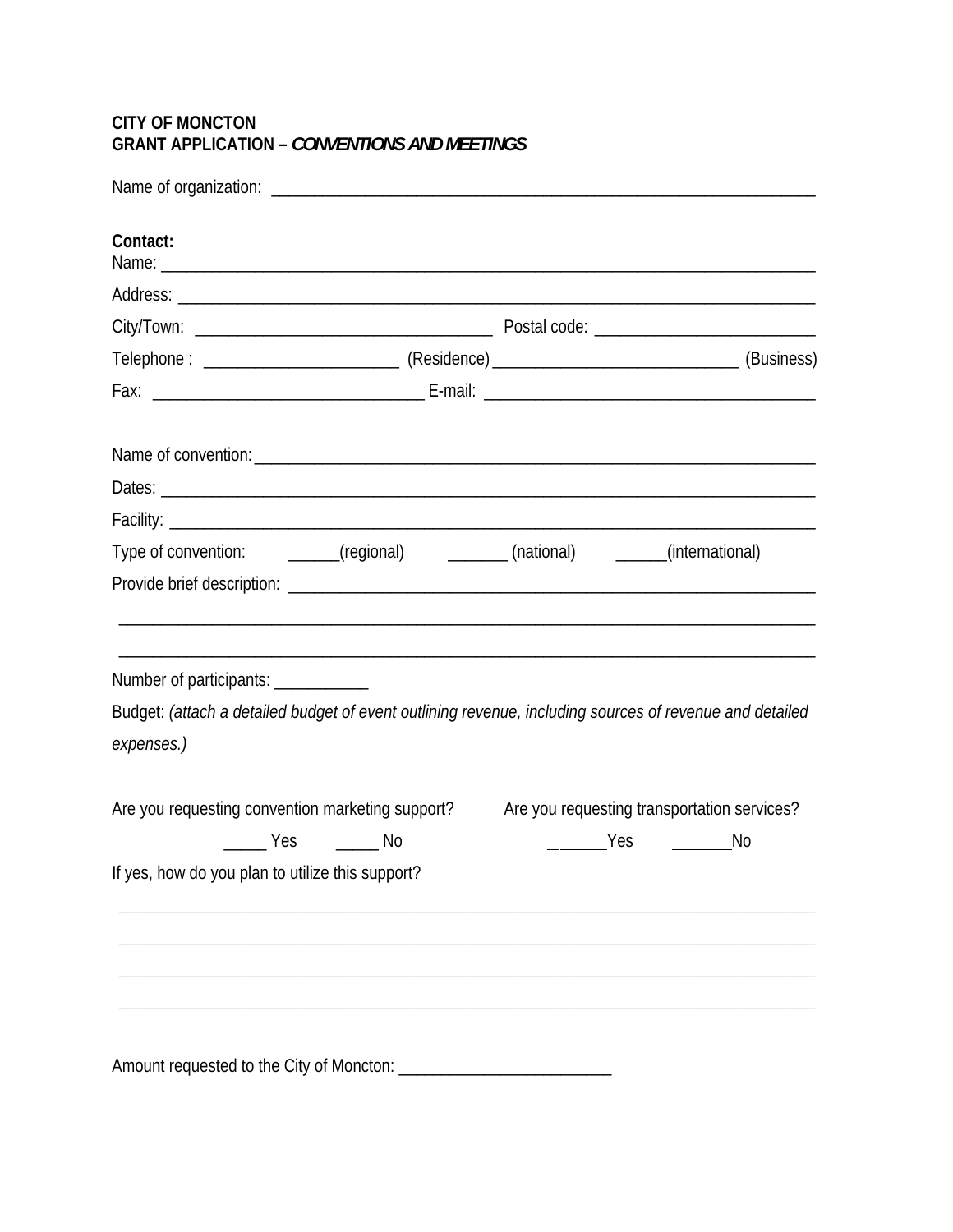Have you had contact with the City of Moncton's Tourism Division to register your conference or to seek support?

\_\_\_\_\_ Yes \_\_\_\_\_ No

Who was the contact? \_\_\_\_\_\_\_\_\_\_\_\_\_\_\_\_\_\_\_\_\_\_\_\_\_\_\_\_\_\_\_\_\_\_\_\_\_\_\_\_\_\_\_\_\_\_\_\_\_\_\_\_\_

ON BEHALF OF \_\_\_\_\_\_\_\_\_\_\_\_\_\_\_\_\_\_\_\_\_\_\_\_\_\_\_\_\_\_\_\_\_\_\_\_\_\_\_\_\_\_\_\_, I HEREBY MAKE APPLICATION TO THE CITY OF MONCTON FOR GRANT SUPPORT FOR THE CONVENTION AS NOTED IN THIS APPLICATION.

SHOULD THE CITY OF MONCTON PROVIDE A GRANT TO THIS EVENT, I ACKNOWLEDGE OUR ORGANIZATION WILL ENTER INTO A LETTER OF UNDERSTANDING WITH THE CITY AS TO THE TERMS AND CONDITIONS OF FUNDING AND THIS GRANT SHALL BE THE TOTAL AMOUNT OF FUNDS PROVIDED BY THE CITY OF MONCTON.

SIGNATURE POSITION POSITION

\_\_\_\_\_\_\_\_\_\_\_\_\_\_\_\_\_\_\_\_\_\_\_\_\_ \_\_\_\_\_\_\_\_\_\_\_\_\_\_\_\_\_\_\_\_\_\_ \_\_\_\_\_\_\_\_\_\_\_\_\_\_\_\_

RETURN TO: Economic Development Department Moncton City Hall 655 Main Street 3rd floor Moncton, NB E1C 1E8

**\*\*Directly off the Elevators\*\***